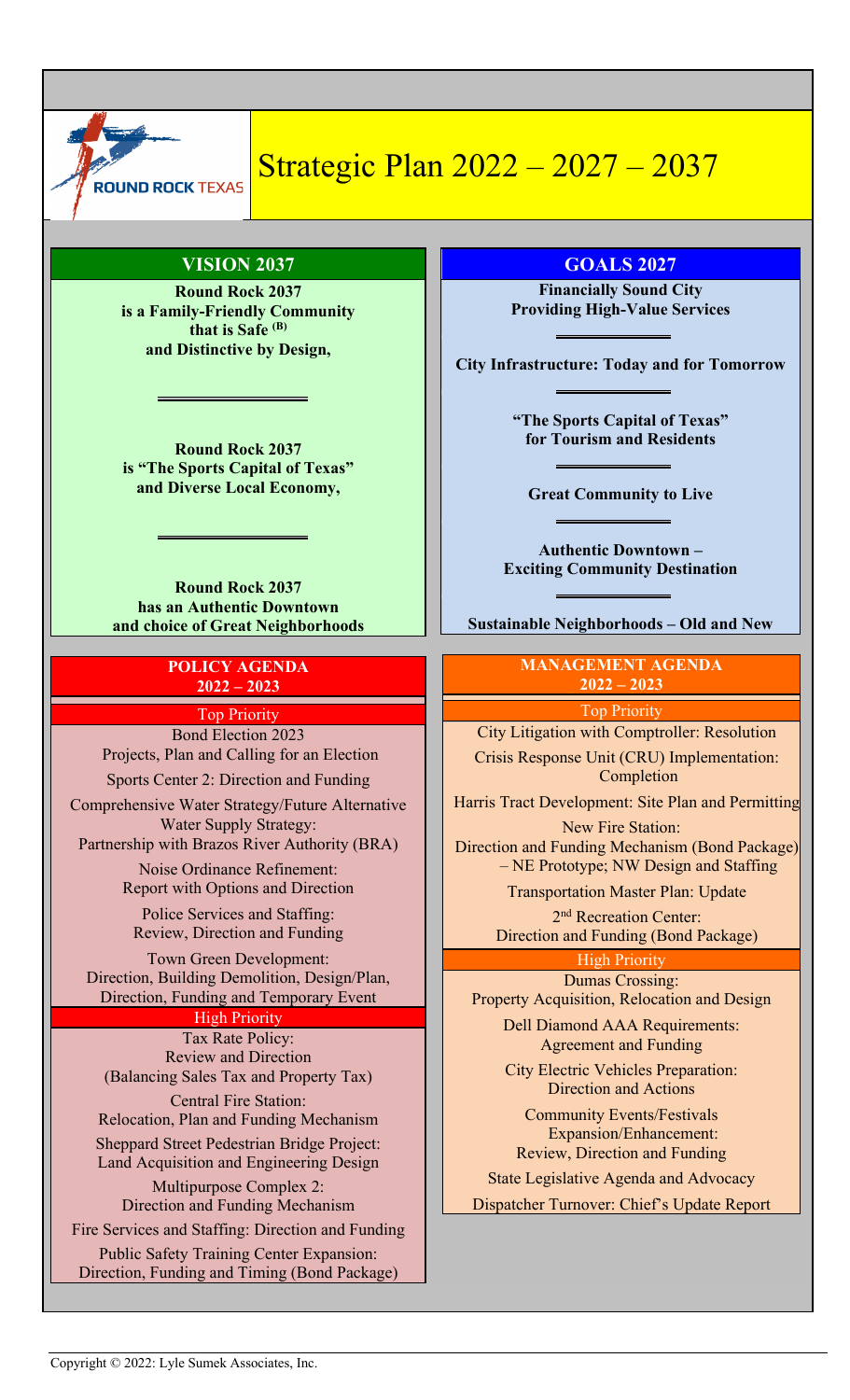#### **MANAGEMENT IN PROGRESS 2022 – 2023**

Round Rock UniverCity Program: Implementation – Adult; Teen

5-Year Financial Model: Update

Biennial Community Survey: Completion and Presentation

Management Succession Planning and Program: Update

City Library Staffing: Additional Positions and Funding (Budget FY 23)

Local Legend Award Process Revamp: Completion

Five Upgrades: Completion – Financial; Utility Billing and Portal; Human Resources; Employee Self-Service; eBid Software: Funding (Budget FY 23)

# City Security/Video System Platform

Community Risk Reduction Program: Update

Public Safety Computer-Aided Dispatch/Records Management System Upgrade Phase 1: Vendor Award

Deputy City Clerk: Hired

New Public Information Specialist: Hired

EmployeeNet: Redesign

Regional Response Automatic Aid Agreements: Completion – Hutto; Pflugerville; Sam Bass

Paramedic School: Training (Support for ALS)

Electric Vehicles: Acquisition – Funding; Delivery

Citywide Roof Assessment: Completion

Off-Road Bulk Diesel Delivery Additional Capacity: Completion

HR Relationship Building with Schools: Expansion

Apprentice Program: Development

HR Social Media: Expan[sion

Aspiring Leaders Development Program: Implementation – Development; First Class

National IT Standard Security(NIST) Framework: Implementation

ESRI Utility Network Migration: Completion

Land Management System Replacement: Completion

Teams Voice System Enhancements: Completion

New Library Technology Infrastructure: Installation

CityView Online GIS Viewer Replacement

Enterprise Storage Replacement at Data Centers: Completion

Digital Literacy Program Expansion: Completion Digital Library eBooks

Additional Library Lockers: Completion

New Library Staff Training: Completion

New Recreation Management Software: Installation

Community Projects Funding Submittal: Decision

Command Vehicle Grant: Process

Political Redistricting: Analysis of Impacts and Meetings

Security and Video System for City Facilities Assessment, Plan and Funding (Budget FY 23)

Elevator Assessment, Plan and Funding (Budget FY 23)

Street Name Signs Replacement Program: Direction, Design and Funding (Budget FY 23)

Electric Vehicles Charging Infrastructure: Plan Development

Bulk Oil Storage Update: Funding (Budget FY 23)

"Project Tidy" Median and Landscaping Standards: Update ad Revision

Alternative Water Supplies for Williamson County: RFP; Select Groundwater Vendor

Automated Irrigation System Requirements for Non-Residential Ordinance: Adoption

Brushy Creek Regional East Wastewater Treatment Property Solid Waste Transfer Station Lease Evaluation

Water Reuse Project Switch

Stormwater Master Plan 2022

2D Modeling – Southeast Area 1 Drainage Assessment

Big 12 Women's Soccer Championship

Hotel Development/Construction: Monitoring: Embassy Suites: Opening; Hilton Home2 Suites

National Tournament: Preparation (4 + 1)

Round Rock Amp: Opening

Contracting for Engineering Services – Plan Review: Direction

"Keep Round Rock Beautiful" Project – Adopt-a-Street

Community Enhancement Team: Hired and **Operational** 

Automated License Plate Reader Beta Test: Installation

Forensic Technician: Hired

Parklet Music Program – Pilot

Downtown Dumpster District – Phase 2: Bid; Construction

NE Downtown Infrastructure Project: Construction Stagecoach Inn Restoration Plan: Development